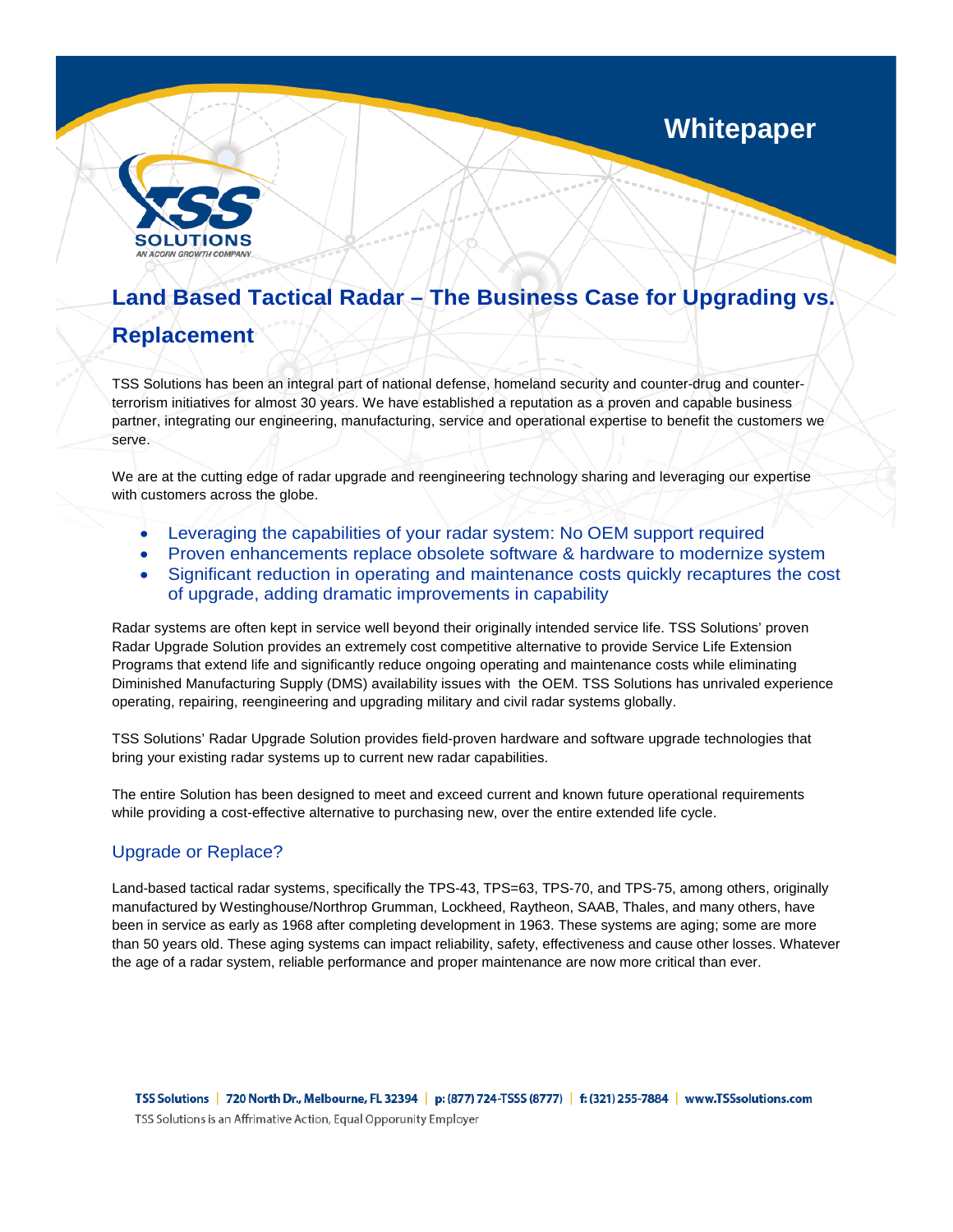### **TSS Solutions** | **White Paper: Land-Based Tactical Radar – Upgrade or Replace** | **3/19/2019**

Maintaining 30-50-year-old radar systems can be challenging, especially when the OEM no longer provides support or parts and DMS has eroded the ability to source parts from third parties. Stakeholders must decide when it's time to upgrade or replace aging radar. What drives this decision? It may be safety, rising maintenance costs, functionality, part DMS or any combination of these.

A conflict exists between the older radar technologies that are in place and radar capabilities that are evolving at a much faster rate. Most land-based tactical radar systems were designed with a 20-year life span. However, budget constraints and the cost of new systems have forced today's military and civil authorities to maintain their operation for 30 – 50 years and beyond. A typical new tactical radar system can cost anywhere from \$18 million to \$40 million plus, as well as the cost of parts, spares, training, and maintenance.



*Fig. 3: TPS-43*

The central question is how to modernize an older system and ensure reliability. Each agency must evaluate these factors:

- Spare parts availability/DMS
- Maintenance costs
- The degree of equipment wear
- Urgency or timeline (new OEM radar systems, in addition to being expensive, can have a very long lead time for delivery—in many cases a few years.)
- Criticality of the need
- Funding capital expense for a new radar versus operational expense for an upgraded system.

In most cases, there is no need to rip and replace, and decommission all the equipment currently deployed. An upgrade solution is the least disruptive to your mission and the most time- and costeffective. The advantages of upgrading include:

- DMS issues eliminated with ongoing support and parts availability
- Asset optimization, thus extending equipment lifespan and increasing its capabilities
- Minimal downtime, which lessens the effect on the mission
- Improved budgeting process by scheduling the upgrade over time and out of operating budget
- Significantly improved capabilities for a much lower price than purchasing new
- Substantial reduction in ongoing maintenance costs
- Minimal retraining costs compared to new systems

The most significant benefit of upgrading rather than replacing your tactical radar system Is the exceptional cost savings in terms of equipment, time, labor and training. As a bonus, TSS Solutions leverages the expertise of its people with manufacturer experience to deliver tested and proven solutions to give customers peace of mind in planning and executing radar upgrade projects.

TSS Solutions typically upgrades the following components:

- Transmitter (much higher reliability, MTBCF up to 10X over OEM)
- Display System (digital, flat screen with internal signal processing capabilities and significantly greater MTBF)
- Frequency Generator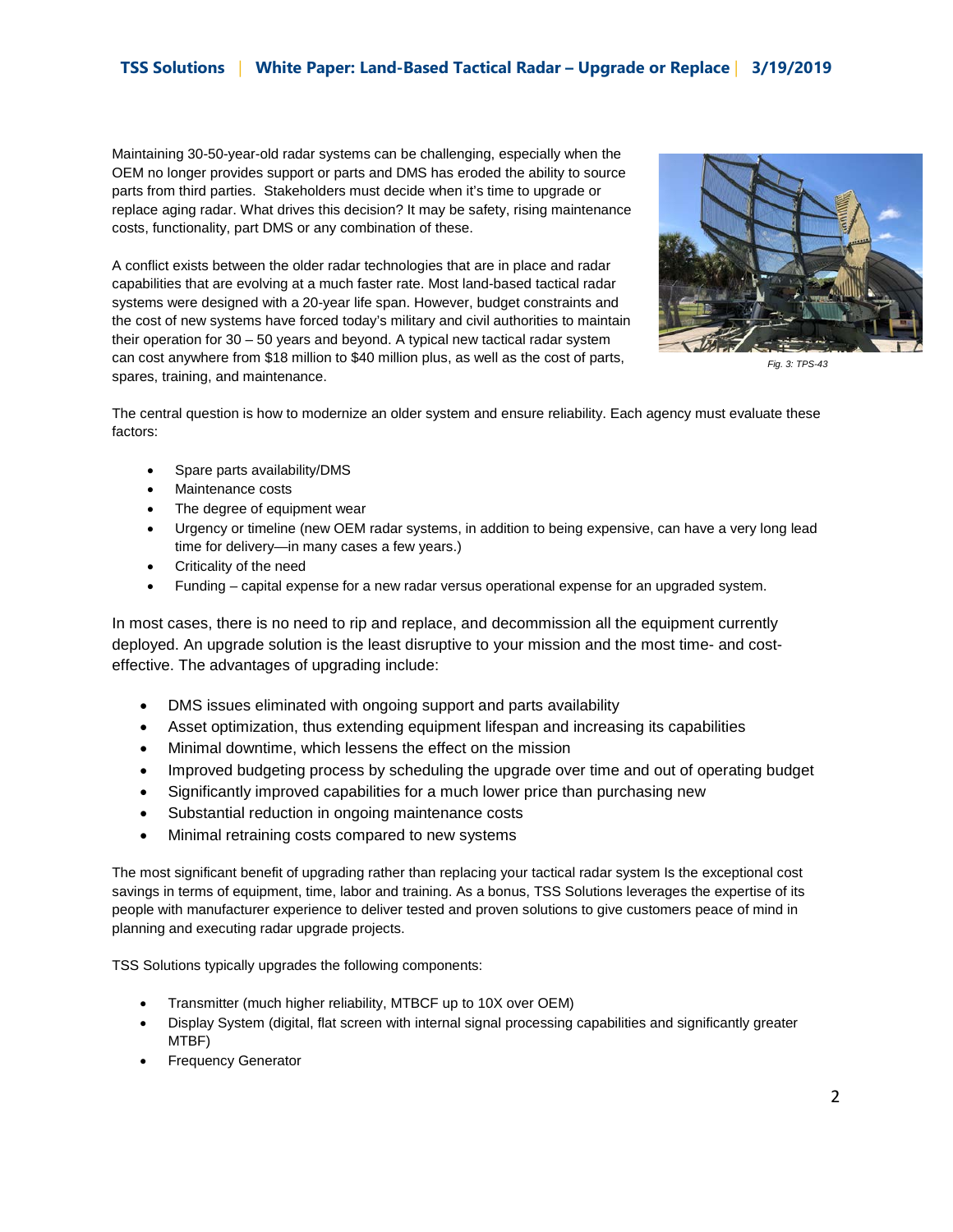- Rotary Joint (Mode 5 & S ready)
- Heat Exchanger
- Antenna Components such as the LNA
- IFF
- L-band transmitter/receiver (dual-band radar)
- Processor Tracker System
- RF Driver
- Processor Hardware & Software
- IF Receiver

TSS Solutions delivers fully upgraded radar systems that meet or exceed available new radar systems for about 10%-20% of the cost to purchase a new system. Upgrading eliminates the DMS issues associated with the lack of OEM manufacturer support for these installed and proven radar systems. All of this equates to lower sustainment costs, less frequent failures, and modular enhancements that can deliver up to a 90% reduction in operation and sustainment costs over the extended life of the system.

The following chart is a matrix of upgrades by a system with specific enhancements and features associated with the upgrade:

| Modification                                                                                  |              | TPS-43E TPS-70/72         | <b>TPS75</b>             | $TPS-63$                  | Benefit                                                                                                         |
|-----------------------------------------------------------------------------------------------|--------------|---------------------------|--------------------------|---------------------------|-----------------------------------------------------------------------------------------------------------------|
|                                                                                               |              |                           |                          |                           |                                                                                                                 |
| Antenna:                                                                                      |              |                           |                          |                           |                                                                                                                 |
| Reciever upgrade                                                                              | $\mathsf{x}$ | $\mathbf{x}$              | X                        | $\boldsymbol{\mathsf{x}}$ | Lower cost logistics support, More sensitive reception                                                          |
| LNA upgrade                                                                                   | $\mathbf{x}$ | $\mathbf{x}$              | $\mathsf{x}$             |                           | Lower cost logistics support, More sensitive reception                                                          |
| Rotary Joint Replacement                                                                      | $\mathsf{x}$ | $\mathsf{x}$              | $\mathsf{x}$             | $\mathsf{x}$              | Lower cost logistics support, enhanced capabilities, more channels, Greater Height accuracy                     |
| Antenna Leg Upgrades                                                                          | $\mathsf{x}$ | $\overline{\mathbf{x}}$   | $\overline{\mathsf{x}}$  |                           | Adds the TPS-78 type leg assembly which enhances mobility and reduces both setup and tear down time             |
|                                                                                               |              |                           |                          |                           |                                                                                                                 |
| Transmitter:                                                                                  |              |                           |                          |                           |                                                                                                                 |
| High Precision Modulator with Redundant capability and MUCH improved efficency                | $\mathsf{x}$ | $\mathbf{x}$              | $\mathsf{x}$             |                           | Lower cost logistics support, More stable output, greater frequency diversity and lower power useage.           |
| New style Klystron with longer life and Improved output pulse (> 3MW peak @ 7 uS pulse)       | $\mathsf{x}$ | $\mathsf{x}$              | $\mathsf{x}$             |                           | Documented lifetimes of > 10 years in TPS Radars                                                                |
| High precision Modulator with new design Klystron (>200 KW peak @ 51 uS Pulse)                |              |                           |                          | $\boldsymbol{\mathsf{x}}$ | Replaces Crossfield amplifier and TWT Driver                                                                    |
| Solid State 1.6 KW RF Driver                                                                  | X            | $\mathsf{x}$              | $\mathsf{x}$             |                           | Replaces older, failure prone TWT driver. (Only available with Transmitter upgrade.)                            |
| Digital Selftest and Status display                                                           | $\mathsf{x}$ | $\overline{\mathbf{x}}$   | $\mathsf{x}$             |                           | Improved monitoring and troubleshooting capability                                                              |
|                                                                                               |              |                           |                          |                           |                                                                                                                 |
| Situation / PPI Display:                                                                      |              |                           |                          |                           |                                                                                                                 |
| New, solid state, computer driven Display. Full Temp. range, completely US designed and       |              |                           |                          |                           |                                                                                                                 |
| manufacturered. Available with Analog I/O and Serial Comm. for older Radars, with Ethernet    |              |                           |                          |                           | Lower cost logistics support, upgraded capability, Reduced Training requirements. Extend the life and useful    |
| I/O, Asterix for newer designs. The 'A' version can be used to allow an older Radar, (without | X            | $\mathsf{x}$              | X                        | $\boldsymbol{\mathsf{x}}$ | data output for older Radars. Provides support for ADS-B signal reception and display.                          |
| a Post Processor,) to provide and Display Fused Track information with an Asterix output.     |              |                           |                          |                           |                                                                                                                 |
|                                                                                               |              |                           |                          |                           |                                                                                                                 |
| General Upgrades:                                                                             |              |                           |                          |                           |                                                                                                                 |
| Frequency Generator upgrade/replacement with A-B-C-D frequency group support.                 | $\mathsf{x}$ | $\mathsf{x}$              | $\mathsf{x}$             | $\boldsymbol{\mathsf{x}}$ | More stable transmissions, Greater frequency diversity, Lower cost logistics support                            |
| <b>Heat Exchanger</b>                                                                         | $\mathsf{x}$ | $\mathsf{x}$              | $\mathsf{x}$             | $\boldsymbol{\mathsf{x}}$ | Complete Upgrade adds Multi Frequency and Voltage AC input, Greater operating Temprature range                  |
| <b>EMI Susceptability Improvments</b>                                                         | $\mathsf{x}$ | $\mathsf{x}$              | $\mathsf{x}$             | $\boldsymbol{\mathsf{x}}$ | Added capability upgrades the shelter resistance to Electro Magnetic Interferance                               |
| Air-compressor/dryer Upgrade                                                                  | $\mathsf{x}$ | $\overline{\mathbf{x}}$   | $\overline{\mathsf{x}}$  | $\boldsymbol{\mathsf{x}}$ | Lower cost logistics support, Improved Transmission stability                                                   |
| IFF upgrade                                                                                   | $\mathsf{x}$ | $\mathsf{x}$              | X                        |                           | Addition of Mode S and Mode 5 capabilities                                                                      |
|                                                                                               |              |                           |                          |                           | Better reception in heavy clutter areas, More sensitive reception. (Generally requires TPS-43 style Antenna     |
| <b>Dual Band Transmitter</b>                                                                  | X            | $\overline{\phantom{0}}$  | $\overline{\phantom{a}}$ |                           | and Processor upgrade.)                                                                                         |
|                                                                                               |              |                           |                          |                           |                                                                                                                 |
| Complete Upgrade:                                                                             |              |                           |                          |                           |                                                                                                                 |
| Antenna Upgrades.                                                                             |              |                           |                          |                           |                                                                                                                 |
| Transmitter Upgrades.                                                                         |              |                           |                          |                           |                                                                                                                 |
|                                                                                               |              |                           |                          |                           | Adds much higher accuracy and faster calculations to Radar data processing. Adds better environmental           |
| Processor Upgrade, (Only available with Complete Radar upgrade.) Includes IF Receiver         |              |                           |                          |                           | variables to height and range calculations. Allows ADS-B inputs to be correlated to Radar targets to provide an |
| upgrade, Dual redundant processors and digitizers, Built In Test Equipment, ('BITE') rack     | X            | $\boldsymbol{\mathsf{x}}$ | $\mathsf{x}$             | $\boldsymbol{\mathsf{x}}$ | 'accuracy correction map' to the Radar inputs. This then allows 'unco-operative' targets to be positioned much  |
| including multi channel digital O'scope, GPS and Weather station.                             |              |                           |                          |                           | more accurately.                                                                                                |
| General Upgrades.                                                                             |              |                           |                          |                           |                                                                                                                 |
| Power System Upgrades, (Only available with Complete Radar upgrade.)                          |              |                           |                          |                           | Allows entire Radar to operate on 120/208 'Y', 47 to 440 Hz AC power.                                           |
|                                                                                               |              |                           |                          |                           |                                                                                                                 |

## Precise Customer Needs

Each radar upgrade is tailored to meet the exact operational requirements. Based on a modular component by component approach, we fully replace critical components of the legacy radar, transforming it into a modern, efficient and cost-effective solid-state system. The net result includes improved Probability of Detection and range/azimuth accuracy and resolution that far exceed the original OEM specifications, and that rivals capabilities of the most modern radar systems available.